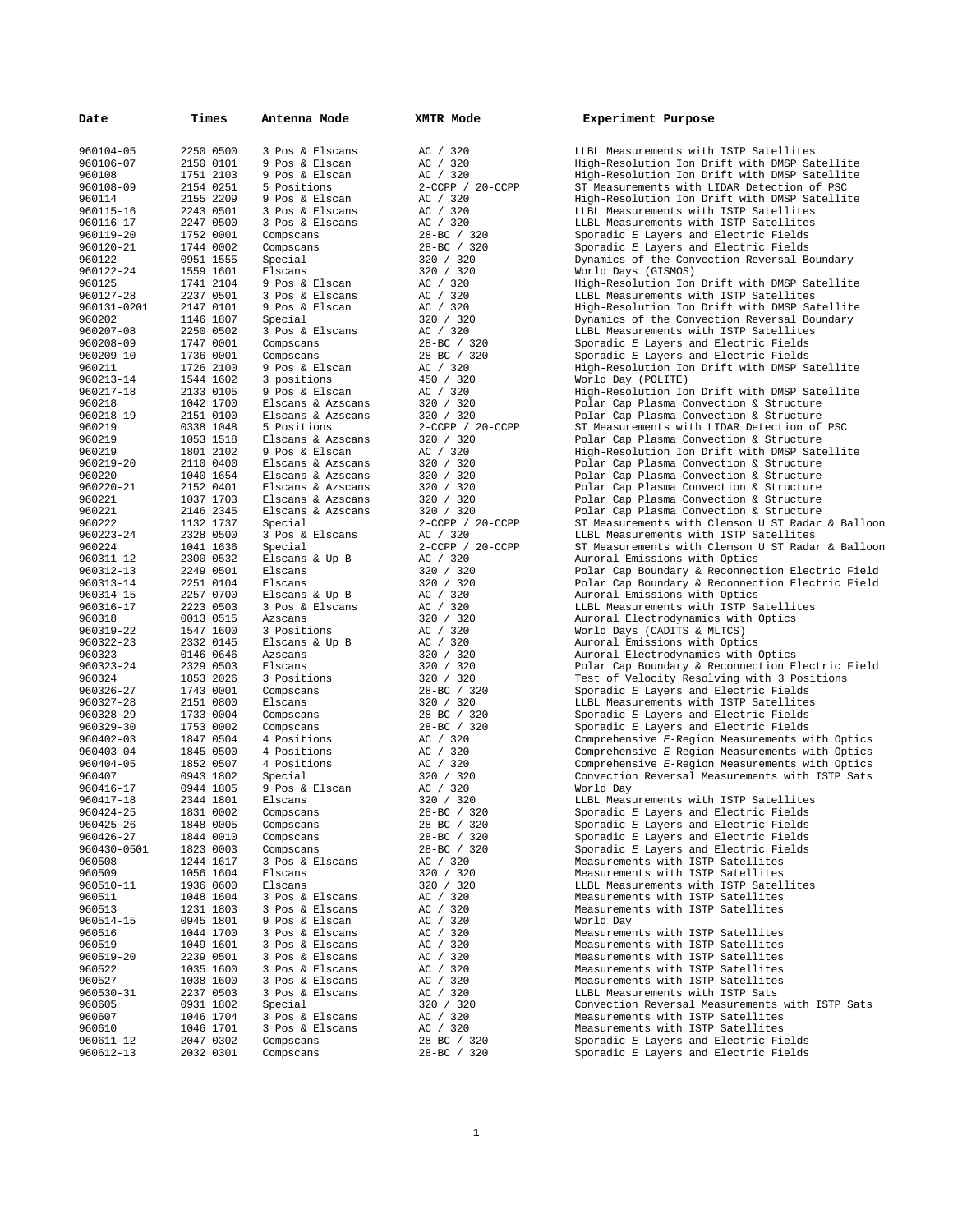| Date                     | Times                  | Antenna Mode                   | XMTR Mode               | Experiment Purpose                                                                                       |
|--------------------------|------------------------|--------------------------------|-------------------------|----------------------------------------------------------------------------------------------------------|
| 960613-14                | 2050 0303              | Compscans                      | 28-BC / 320             | Sporadic E Layers and Electric Fields                                                                    |
| 960617-18                | 2053 0303              | Compscans                      | 28-BC / 320             | Sporadic E Layers and Electric Fields                                                                    |
| 960618-19                | 1549 1601              | 9 Pos & Elscan                 | 320 / 320               | World Day (SUNDIAL)                                                                                      |
| 960624-25                | 2036 0300              | Compscans                      | 28-BC / 320             | Sporadic E Layers and Electric Fields                                                                    |
| 960626-27                | 2057 0500              | 3 Pos & Elscans                | AC / 320                | LLBL Measurements with ISTP Sats                                                                         |
| 960629                   | 1036 1513              | 3 Pos & Elscans                | AC / 320                | Measurements with ISTP Satellites                                                                        |
| 960705                   | 1213 1703              | 3 Pos & Elscans                | AC / 320                | Measurements with ISTP Satellites                                                                        |
| 960708-09                | 2049 0303              | Compscans                      | 28-BC / 320             | Sporadic E Layers and Electric Fields                                                                    |
| 960709-10<br>960710      | 2047 0309<br>1039 1700 | Compscans<br>3 Pos & Elscans   | 28-BC / 320<br>AC / 320 | Sporadic E Layers and Electric Fields<br>Measurements with ISTP Satellites                               |
| 960714-15                | 2038 0304              | Compscans                      | 28-BC / 320             | Sporadic E Layers and Electric Fields                                                                    |
| 960716-17                | 1547 1607              | 9 Pos & Elscan                 | AC / 320                | World Day                                                                                                |
| 960717-18                | 2035 0301              | Compscans                      | 28-BC / 320             | Sporadic E Layers and Electric Fields                                                                    |
| 960718                   | 2057 2256              | Compscans                      | 28-BC / 320             | Sporadic E Layers and Electric Fields                                                                    |
| 960719-20                | 2034 0302              | Compscans                      | 28-BC / 320             | Sporadic E Layers and Electric Fields                                                                    |
| 960720-21                | 2036 0301              | Compscans                      | 28-BC / 320             | Sporadic E Layers and Electric Fields                                                                    |
| 960722-23                | 2035 0300              | Compscans                      | 28-BC / 320             | Sporadic E Layers and Electric Fields                                                                    |
| 960724                   | 0944 1806              | Special                        | 320 / 320               | Convection Reversal Measurements with ISTP Sats                                                          |
| 960727                   | 0951 1802              | Special                        | 320 / 320               | Convection Reversal Measurements with ISTP Sats                                                          |
| 960728-29                | 2135 0500              | 3 Pos & Elscans                | AC / 320                | LLBL Measurements with ISTP Sats                                                                         |
| 960730                   | 0955 1352              | Special                        | 320 / 320               | Convection Reversal Measurements with ISTP Sats                                                          |
| 960730                   | 1410 1610              | Vertical                       | BCPP / 0                | Detection of Polar Mesospheric Summer Echoes & NLC                                                       |
| 960730                   | 1615 1802<br>2325 0404 | Special                        | 320 / 320               | Convection Reversal Measurements with ISTP Sats                                                          |
| 960731-0801<br>960802-03 | 2355 0630              | Vertical<br>Vertical           | BCPP / 0<br>BCPP / 0    | Detection of Polar Mesospheric Summer Echoes & NLC<br>Detection of Polar Mesospheric Summer Echoes & NLC |
| 960805                   | 0005 0630              | Vertical                       | BCPP / 0                | Detection of Polar Mesospheric Summer Echoes & NLC                                                       |
| 960805-06                | 2035 0303              | Compscans                      | 28-BC / 320             | Sporadic E Layers and Electric Fields                                                                    |
| 960806                   | 0309 0557              | Vertical                       | BCPP / 0                | Detection of Polar Mesospheric Summer Echoes & NLC                                                       |
| 960806-07                | 2043 0303              | Compscans                      | 28-BC / 320             | Sporadic E Layers and Electric Fields                                                                    |
| 960807                   | 0944 1802              | Special                        | 320 / 320               | Convection Reversal Measurements with ISTP Sats                                                          |
| 960808-09                | 2031 0301              | Compscans                      | 28-BC / 320             | Sporadic E Layers and Electric Fields                                                                    |
| 960810                   | 0945 1759              | Special                        | 320 / 320               | Convection Reversal Measurements with ISTP Sats                                                          |
| 960812-13                | 2040 0301              | Compscans                      | 28-BC / 320             | Sporadic E Layers and Electric Fields                                                                    |
| 960813-14                | 1532 1601              | 9 Pos & Elscan                 | AC / 320                | World Day                                                                                                |
| 960819-20                | 2029 0304              | Compscans                      | 28-BC / 320             | Sporadic E Layers and Electric Fields                                                                    |
| 960820-21                | 2033 0303              | Compscans                      | 28-BC / 320             | Sporadic E Layers and Electric Fields                                                                    |
| 960823<br>960825-26      | 0937 1806<br>2130 0500 | Special<br>3 Pos & Elscans     | 320 / 320<br>AC / 320   | Convection Reversal Measurements with ISTP Sats<br>LLBL Measurements with ISTP Sats                      |
| 960904                   | 0341 1100              | 3 Pos & Elscans                | AC / 320                | LLBL Measurements with ISTP Sats                                                                         |
| 960909-10                | 2117 0503              | 3 Pos & Elscans                | AC / 320                | LLBL Measurements with ISTP Sats                                                                         |
| 960915                   | 0635 1303              | 3 Pos & Elscans                | AC / 320                | LLBL Measurements with ISTP Sats                                                                         |
| 960917-18                | 0925 1800              | 9 Pos & Elscan                 | AC / 320                | World Day                                                                                                |
| 960930-1001              | 1828 0501              | 3 Pos & Elscans                | AC / 320                | LLBL Measurements with ISTP Sats                                                                         |
| 961005-06                | 2314 0400              | Up B                           | AC / 320                | Auroral Emissions with Optics                                                                            |
| 961006-07                | 2238 0117              | Up B                           | AC / 320                | Auroral Emissions with Optics                                                                            |
| 961008-12                | 1531 0157              | 3 Positions                    | AC / 320                | World Days (MLTCS & CADITS)                                                                              |
| 961012<br>961012         | 0159 0801<br>0803 1601 | 3 Pos & Elscans<br>3 Positions | AC / 320                | World Days & LLBL Measurements with ISTP Sats                                                            |
| 961017                   | 0353 1001              | Comp & Elscan                  | AC / 320<br>320 / 320   | World Days (MLTCS & CADITS)<br>LLBL Measurements with ISTP Sats                                          |
| 961019                   | 0025 0500              | 1 Position                     | 480 / 480               | Very High Altitude Plasma Structures                                                                     |
| 961020                   | 0025 0517              | 1 Position                     | 480 / 480               | Very High Altitude Plasma Structures                                                                     |
| 961022-23                | 1724 0204              | Compscans                      | $28 - BC$ / 320         | Sporadic E Layers and Electric Fields                                                                    |
| 961023-24                | 1728 0202              | Compscans                      | 28-BC / 320             | Sporadic E Layers and Electric Fields                                                                    |
| 961024-25                | 1724 0205              | Compscans                      | 28-BC / 320             | Sporadic E Layers and Electric Fields                                                                    |
| 961029                   | 0030 0500              | 1 Position                     | 480 / 480               | Very High Altitude Plasma Structures                                                                     |
| 961029-30                | 2117 0540              | 1 Position                     | 0 / 0                   | Very High Altitude Plasma Structures                                                                     |
| 961103-04                | 1838 0503              | Comp & Elscan                  | 320 / 320               | LLBL Measurements with ISTP Sats                                                                         |
| 961108-09                | 1844 0502              | Comp & Elscan                  | 320 / 320               | LLBL Measurements with ISTP Sats                                                                         |
| 961111-14                | 1537 1600<br>2252 0134 | 3 Positions                    | 450 / 320               | World Day (POLITE)<br>Auroral Emissions with Optics                                                      |
| 961116-17<br>961118-19   | 2036 0500              | Up B<br>Comp & Elscan          | AC / 320<br>320 / 320   | LLBL Measurements with ISTP Sats                                                                         |
| 961123-24                | 1833 0302              | Comp & Elscan                  | 320 / 320               | LLBL Measurements with ISTP Sats                                                                         |
| 961124-25                | 2032 0500              | Comp & Elscan                  | 320 / 320               | LLBL Measurements with ISTP Sats                                                                         |
| 961203                   | 0424 0902              | Comp & Elscan                  | 320 / 320               | Transpolar and Sun-Aligned Arcs                                                                          |
| 961204                   | 0240 0703              | Comp & Elscan                  | 320 / 320               | Transpolar and Sun-Aligned Arcs                                                                          |
| 961204-05                | 1835 0500              | Comp & Elscan                  | 320 / 320               | LLBL Measurements with ISTP Sats                                                                         |
| 961205-06                | 2238 0703              | Comp & Elscan                  | 320 / 320               | Transpolar and Sun-Aligned Arcs                                                                          |
| 961206-07                | 1825 0803              | Comp & Elscan                  | 28-BC / 320             | LLBL Measurements with ISTP Sats                                                                         |
| 961207-08                | 2148 0342              | Up B                           | AC / 320                | Auroral Emissions with Optics                                                                            |
| 961209                   | 0346 0802              | Comp & Elscan<br>Comp & Elscan | 320 / 320               | Transpolar and Sun-Aligned Arcs                                                                          |
| 961209-10<br>961210-11   | 1940 0401<br>1537 1600 | 9 Pos & Elscan                 | 28-BC / 320<br>AC / 320 | LLBL Measurements with ISTP Sats<br>World Day                                                            |
| 961213-14                | 2341 0348              | Comp & Elscan                  | 320 / 320               | Transpolar and Sun-Aligned Arcs                                                                          |
| 961214-15                | 2205 0305              | Up B                           | AC / 320                | Auroral Emissions with Optics                                                                            |
| 961215-16                | 1841 0503              | Comp & Elscan                  | 320 / 320               | LLBL Measurements with ISTP Sats                                                                         |
| 961217                   | 0444 0903              | Comp & Elscan                  | 320 / 320               | Transpolar and Sun-Aligned Arcs                                                                          |